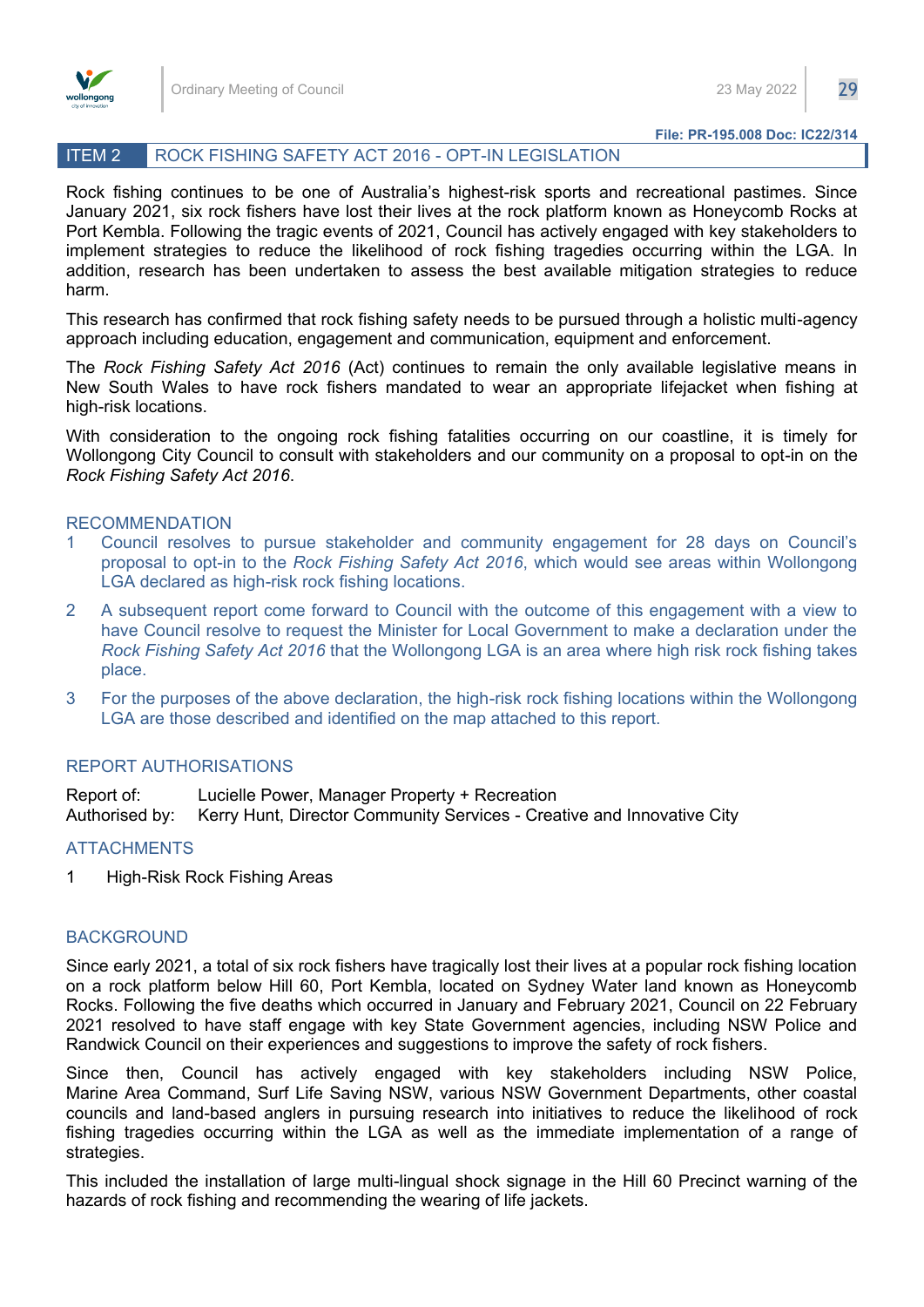

In addition, Council has worked collaboratively with other agencies including NSW Police, Marine Area Command, DPIF and Surf Life Saving to deliver two onsite information and educational workshops in the Honeycomb Rock Precinct carpark in May and again in December 2021. Information from these workshops can be found at [https://wollongong.nsw.gov.au/explore/beaches/rock-fishing.](https://wollongong.nsw.gov.au/explore/beaches/rock-fishing)

Supporting these initiatives will be the installation of an emergency response beacon at Hill 60 by Surf Life Saving NSW. The beacon will allow emergency services to respond to incidents faster.

Council officers also continue to work with other councils through the NSW Local Government Coastal Safety Group on initiatives to reduce the frequency of rock fishing deaths. Metropolitan councils that had previously experienced repeated rock fishing tragedies, such as City of Randwick and Sutherland Shire Council, confirmed a decrease in incidents and deaths since they pursued opting into the legislation. It is evident from these ongoing discussions with councils that have opted into the Act that rock fishers' compliance to the wearing of life jackets varies between 50 to 90% and is heavily reliant on enforcement capabilities.

Whilst these councils note that compliance to life jacket wearing at locations is heavily dependent on the availability of NSW Police resources to enforce the legislation, it is also noted the key role the NSW Government can play with allocation of additional resources to pursue enhanced communication and education initiatives, that must start from the moment the NSW Government issues a recreational fishing licence.

Following the most recent rock fishing tragedy on 25 April 2022 at Honeycomb Rocks, Port Kembla, NSW Police (Lake Illawarra District) and Marine Rescue approached Council to give further consideration of opting-in to the Act. During this meeting NSW Police confirmed they will commit resources to lead enforcement activities should lifejackets be mandated through the Act. It is noted that where councils have opted in, the enforcement of the Act remains primarily reliant on the availability of NSW Police to pursue regular patrols or task focused enforcement events when resourcing permits.

## **What is the** *Rock Fishing Safety Act 2016* **(Act)?**

The Act only applies to councils who have opted into this legislation. The legislation gives councils and other enforcement agencies including the NSW Police, DPIF and National Parks and Wildlife Service, power to enforce the mandatory wearing of approved lifejackets by rock fishers within declared areas.

Specifically, the Act requires a person must not rock fish without a lifejacket at a high-risk rock fishing location. Secondly, a person must not permit a child in their care or supervision to rock fish in a high-risk rock fishing location. A child is defined as a person who is under 12 years of age.

A high-risk rock fishing location is defined in the legislation as 'naturally occurring rock platforms or other rock formations exposed to ocean swell within a declared area'. While a small number of fatalities have occurred at manmade structures such as break walls, these are not considered a high-risk rock fishing location. The Act has limited the lifejacket requirements to all naturally occurring rock platforms and rock formations within declared areas.

Enforcement options include the issuing of penalty infringement notices (PIN) with PIN's to be paid into the Recreational Fisheries (Saltwater) Trust. Opting in requires councils to undertake consultation with their communities and then to decide to opt into the process.

Following the decision of the Council to formerly opt-in the Minister needs to declare the areas, by Order, published in the Gazette.

## **Why opt-in?**

Date indicates on average eight lives are lost each year in NSW due to rock fishing, and previous coronial inquiries recommend that life jackets be made mandatory in NSW. To date eight councils have formerly resolved to opt-in to the NSW Government's *Rock Fishing Safety Act 2016* to reduce the frequency of fatalities at high-risk rock fishing locations. Engagement with a number of these councils indicate a reduction in rock fishing related fatalities in these local government areas.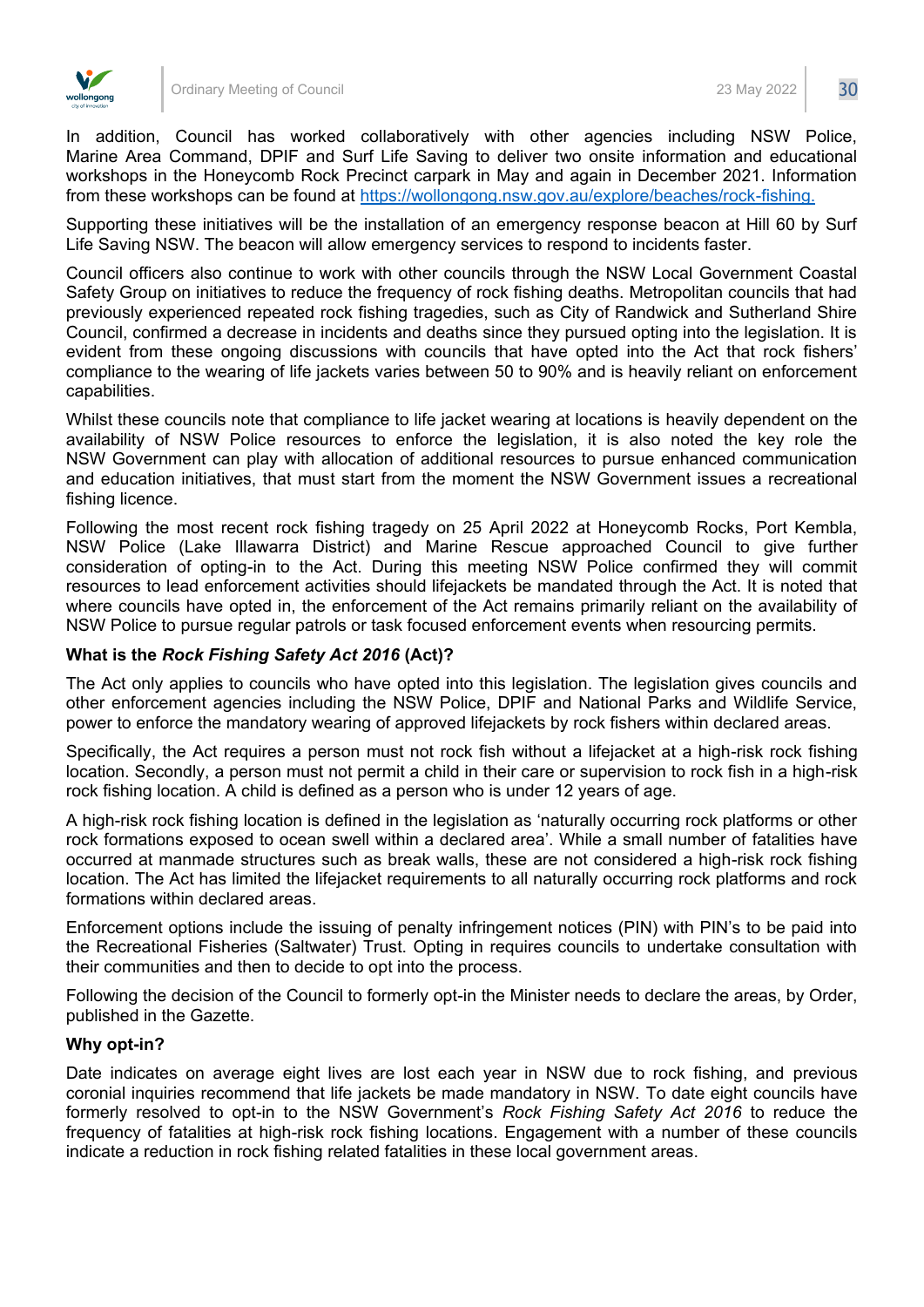

#### PROPOSAL

Council undertake community consultation for 28 days prior to considering the option to opt-in to the NSW *Rock Fishing Safety Act 2016*. The proposal would see areas within Wollongong LGA declared as high-risk rock fishing locations. The Act defines a high-risk rock fishing location as 'a naturally occurring rock platform or other rock formation exposed to ocean swell within a declared area'.

The declaration would include a description and map that identifies the high-risk rock fishing locations (refer Attachment 1) and would be published on the NSW Government website and any other appropriate website, including the Wollongong City Council website.

## CONSULTATION AND COMMUNICATION

Council has engaged with key stakeholders including NSW Police, Marine Area Command, Surf Life Saving NSW, various NSW Government departments, other coastal councils and land-based anglers. In addition, the Lord Mayor and staff recently met with NSW Police (Lake Illawarra District) and Marine Rescue to discuss the options available and the role of Police in enforcement.

As part of the proposal to have Council formally opt-in to the Act, Council would undertake a 28-day community engagement process to seek further feedback from stakeholder groups and the broader community.

Community engagement will include information on Council's engagement website and signage at specific rock fishing locations. Feedback from the engagement will be collated and reported to Council, to inform their decision.

## PLANNING AND POLICY IMPACT

This report contributes to the delivery of Our Wollongong 2028 goal "We have a healthy community in a liveable city". It specifically delivers on the following:

| <b>Community Strategic Plan</b>                                                                        | Delivery Program 2018-2022                                                                  | Operational Plan 2020-21        |
|--------------------------------------------------------------------------------------------------------|---------------------------------------------------------------------------------------------|---------------------------------|
| Strategy                                                                                               | 4 Year Action                                                                               | <b>Operational Plan Actions</b> |
| 5.4.1 Partnerships continue to strengthen<br>and achieve a safe, accessible and<br>resilient community | Provide lifeguarding services at<br>beaches (in partnership with<br>SLSI) and Council pools | Aquatic Service Pan 2020-21     |

It specifically delivers on core business activities as detailed in the Aquatic Service Plan 2020-21.

## RISK ASSESSMENT

Rock fishing is one of Australia's most high-risk pastimes. The Surf Life Saving NSW Coastal Safety Report 2021 notes that since 2004/05 that 19% of all drowning deaths in NSW are associated with rock fishing with an annual average of eight rock fishing related fatalities. Since January 2021 there have been six rock fishing related deaths in the Wollongong LGA. With each incident there are additional risks to tasked first responders, rescue and recovery teams.

Reducing the number of people who die while rock fishing is the key aim of the Act and supported by the Office of Local Government, NSW Police and State Government agencies, Surf Life Saving NSW and Surf Life Saving Illawarra. By 'opting in' together with active NSW Police support on enforcement, and multi-agency participation in deployment on communications and education, there is an anticipated likelihood of reducing rock fishing deaths in the city.

# FINANCIAL IMPLICATIONS

Should Council decide to opt into the legislation it will be required to meet all costs associated with the installation of signage and production of targeted educational resources. The cost associated with public education and signage across all declared high–risk locations is estimated at \$60,000. It has been confirmed that an original 2018 grant offer of \$30,000 from the Department of Primary Industries (DPI)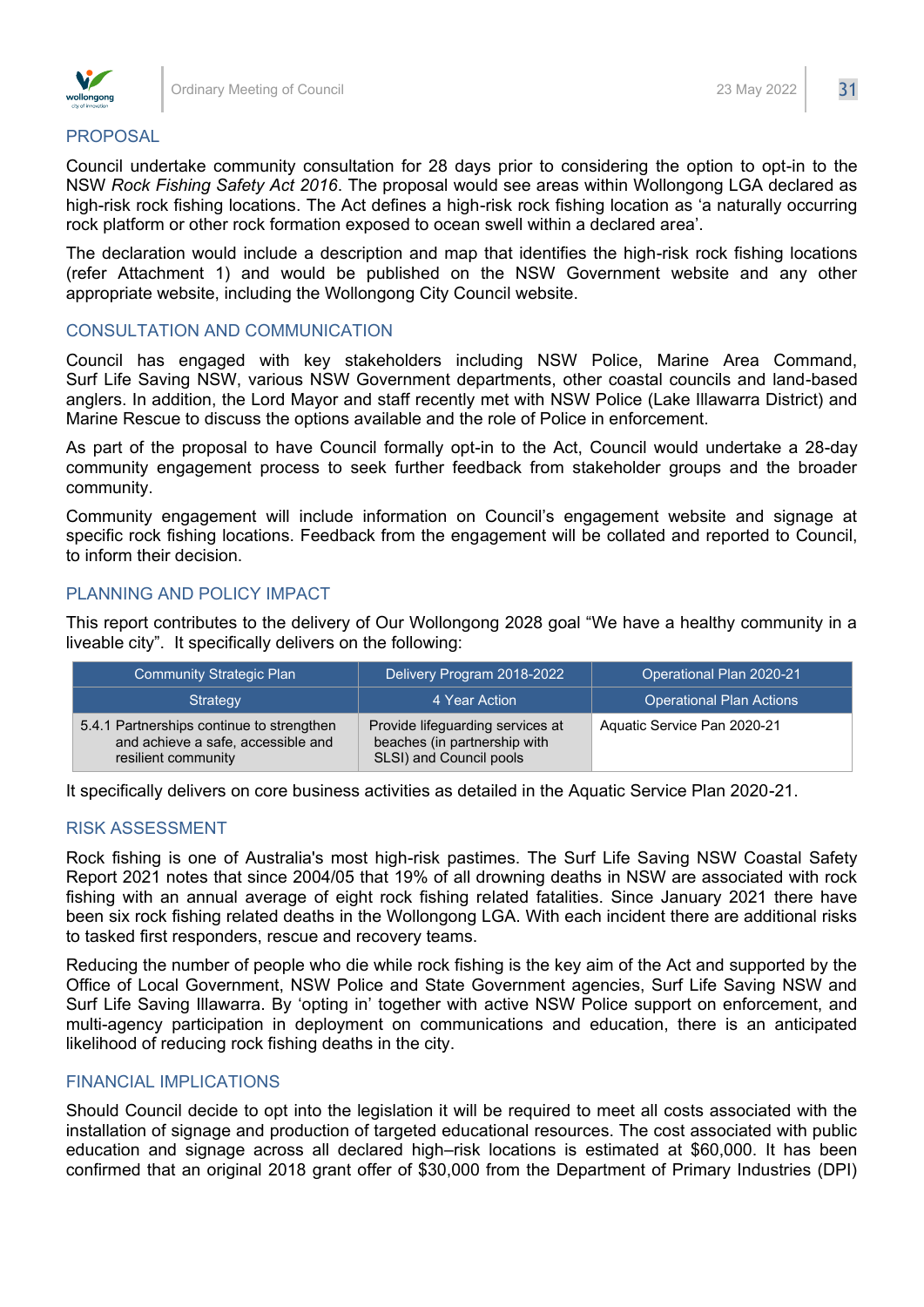

for Council's opting into the legislation is no longer available, but DPI has educational materials available for dissemination.

The deployment of the signage and further enhanced educational resources would hence be reliant upon Council securing external grant funding associated with recreational fishing or identifying resources from Council's future Operational and Capital Works Budget, including signage maintenance.

Council's current water safety education programs will be updated and the use of Council staff during any joint exercises will be undertaken within current budget allocations.

# **CONCLUSION**

Council has actively engaged with key stakeholders including NSW Police, Marine Area Command, Surf Life Saving NSW, various NSW Government departments, other coastal councils and land-based anglers, in pursuing research into initiatives to reduce the likelihood of rock fishing tragedies occurring within the LGA. Research indicates a range of measures are required to reduce the risk of fatalities for rock fishers along Wollongong's coastline. Many of these measures have been deployed and will continue to be delivered. The additional measure of compulsory wearing of lifejackets will be explored as a part of a community engagement process with final consideration to opt-in returning to Council.